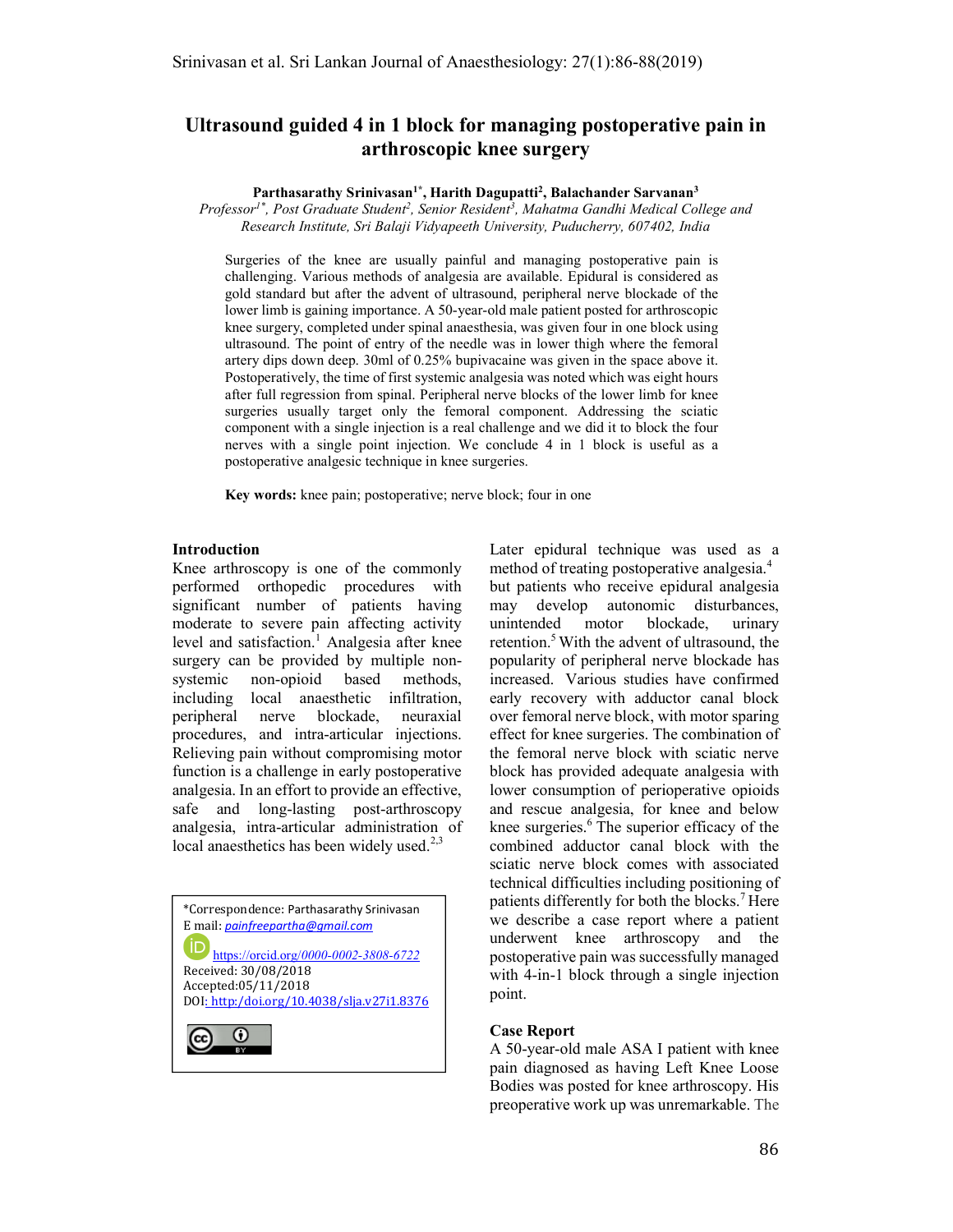patient received subarachnoid block with 2.8 ml 0.5% heavy bupivacaine in the left lateral position. The intraoperative period was uneventful. Postoperatively in the recovery room, the patient was kept in the supine position with the ipsilateral leg kept in external rotation, slight abduction and knees slightly flexed. The femoral artery was traced down with a Sonosite Xporte from upper thigh to find the location where it dips down posterior to become less visible. The transducer was kept just above this point and 30ml of 0.25% bupivacaine was injected to spread around the artery and also in a plane to push the sartorius up. (Figure 1)





Once the patient had completely recovered from spinal anesthesia in the other lower limb, he had persistent loss of sensation and analgesia in the ipsilateral leg of both the sciatic and femoral components. This confirmed our successful block. We found out that with a single point injection in the supine position, the sciatic nerve was also blocked which we confirmed with ultrasound (Figure 2) The time of first systemically administered analgesia was eight hours after the complete regression of spinal anaesthesia. The VAS pain score remained below 2 for eight hours. Later the postoperative analgesia was managed with oral tramadol and diclofenac.

#### **Discussion**

Peripheral nerve blocks have been proven to be superior to central neuraxial blocks with better postoperative analgesia with fewer side effects, better patient satisfaction and rehabilitation.<sup>5</sup> The knee is supplied by genicular branches from the nerve to sciatic



Figure 2: Local anaesthetic around sciatic nerve

nerve: the four targets with single injection. The skin around the knee is supplied by the cutaneous branches from the femoral nerve and the saphenous nerve. The nerve supply of the leg and foot is from the sciatic nerve, except the skin in the medial aspect which is supplied by the sensory saphenous nerve.<sup>7</sup> Suma et al<sup>9</sup> compared the continuous femoral nerve blockade versus epidural analgesia for postoperative pain relief in knee surgeries and concluded that both are effective with former having fewer side effects. Many studies have concluded that the combination of sciatic with femoral nerve block improves postoperative analgesia significantly. The analgesia for knee and below knee surgeries can be achieved by combining adductor canal block and sciatic nerve block.<sup>10</sup> Combining these two blocks needs change of position and logistic difficulties in trauma patients. A single injection technique to block all these nerves can provide ease of practice and better postoperative care analgesia

Ritish Roy et al<sup>8</sup> concluded that the positional and technical difficulties with multiple blocks can be overcome by using a single injection 4-in-1 block technique. Similar to this study, we have demonstrated the spread of the drug to the sciatic nerve from the adductor canal. Hence this block can be performed easily to target sciatic nerve and effect complete analgesia after knee surgeries. This case report is presented for its novelty and absence of technical difficulties.

## **Conclusion**

Four in one nerve block leading to blocking all the nerves around the knee is easy and